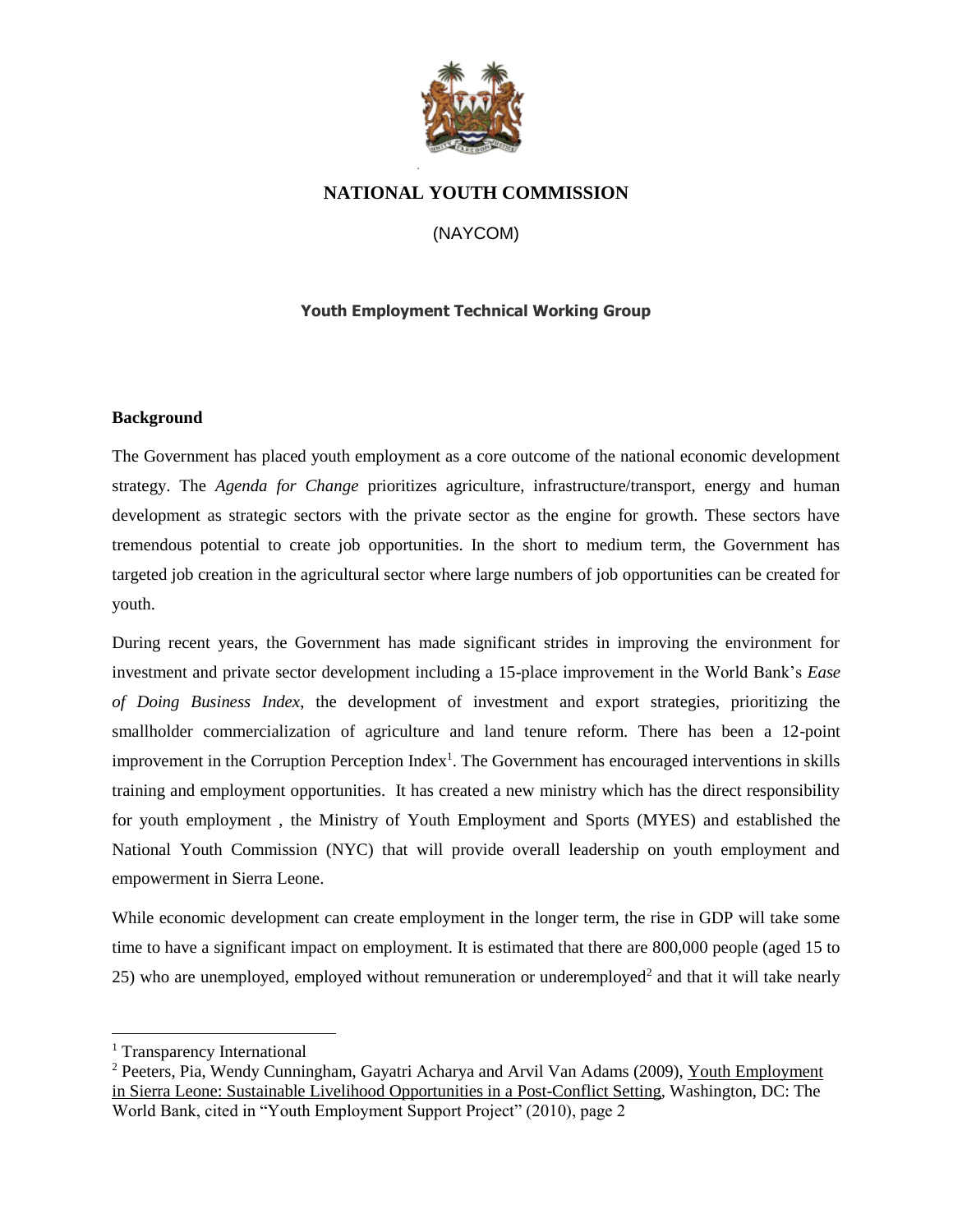a decade of steady 7% job-absorbing growth in GDP to provide job opportunities for this group<sup>3</sup>. Furthermore, maintaining such a high growth rate is unlikely. Thus, while economic growth forms the bedrock for employment initiatives through the private sector, international assistance will be required to accelerate the development of job opportunities in the short term.

In 2009, consistent with the programme of the Agenda for Change, a new Youth Employment Strategy was formulated by the Government of Sierra Leone, with the active participation of partners and stakeholders. The strategy articulates linking interventions in Labour supply, Labour demand and matching of supply and demand for synergies and sustainability. While the strategy remains valid, there is need for further elaboration.

There has been series of interventions in the sector for which key lessons have been learned and pilot projects completed and evaluated. Also, there are current projects being implemented, notably the World Bank supported MYES's Youth Employment Support Project (YESP), the UNDP's Youth Employment and Empowerment Programme (YEEP), GIZ's Youth Employment Promotion Programme (YEP), MAFFS's Smallholder Commercialization Programme (SCP), etc. The effectiveness of these interventions will be assessed during mid-term reviews. However, these interventions, and subsequent ones can only be effective if complemented with appropriate policy environment. Employment is influence greatly by the macro-economic policy environment as well as targeted regulatory instruments that creates the enabling environment for private sector growth. In other words, there is need for a holistic approach to youth employment and empowerment.

Because youth employment issues are addressed through a combination of activities, UN agencies, development partners, NGOs and the private sector, an important aspect to ensuring an impact in this area is coordination. Even though the National Youth Commission is charged with the overall coordination of the sector, the Youth Technical Working Group can contribute to set up the coordination mechanism as part of national institutional enhancement.

#### **Objectives and Deliverables**

## **Purpose and Objective**

The Youth Technical Working Group is to be a network of agencies involved in youth employment sector in Sierra Leone to strengthen the mechanism of;

• Identification and development of synergy between youth employment projects to enhance

<sup>&</sup>lt;sup>3</sup> Ibid, page 2